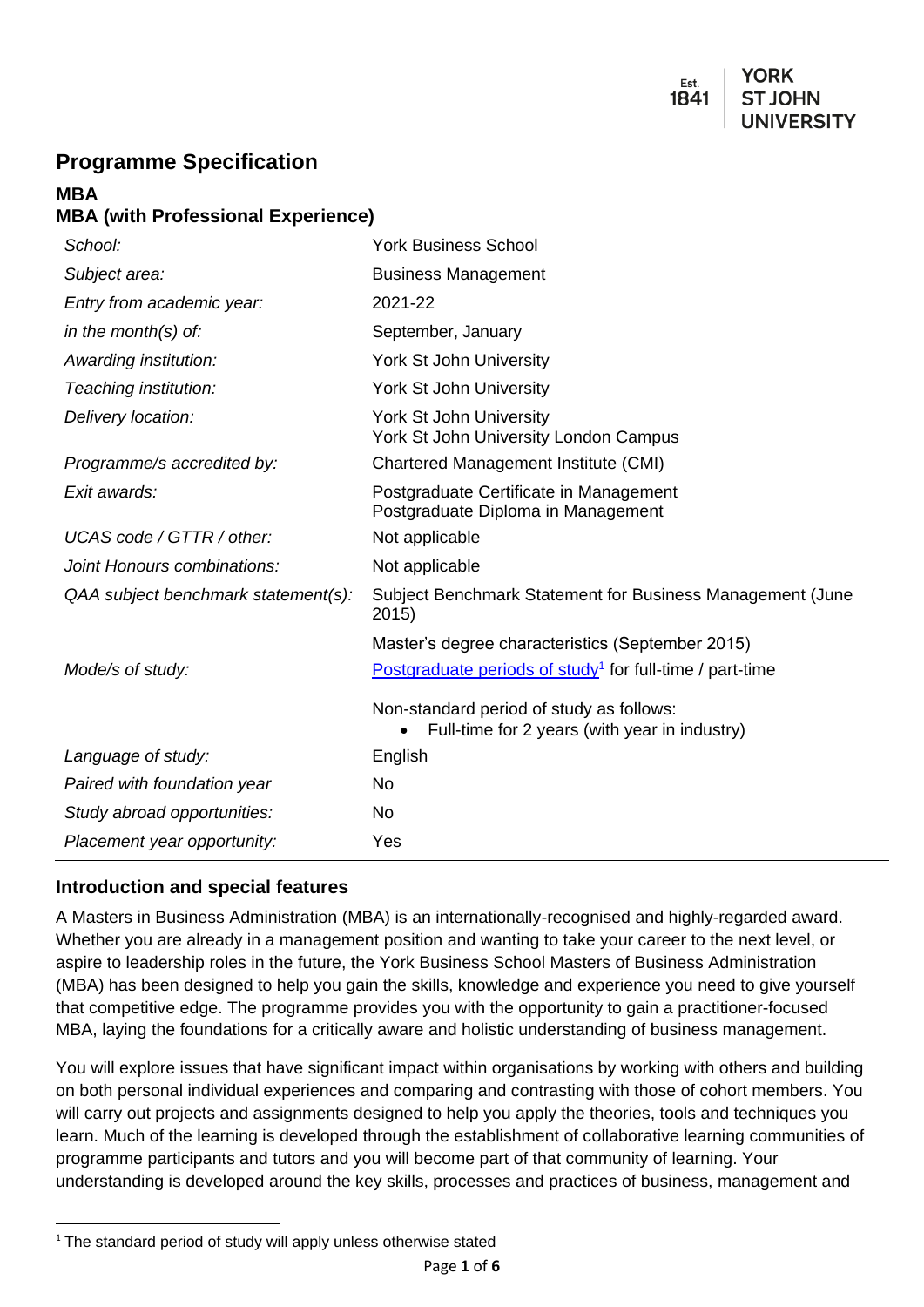finance. Solutions to real problems are suggested, discussed and analysed within the learning community with the support of tutors and fellow learners.

You will develop a critical understanding of the issues relating to business and management, which will enhance your ability to maximise individual and organisational potential. The MBA brings together relevant contemporary academic theory and research with practical understanding of activities within organisations. This will be developed by enabling you to share knowledge, relate this to theories developed from relevant research, and learning by practical application. Through the development of an integrated and critically aware understanding of management in the context of contemporary business issues, the programme involves you in a demanding process of personal and professional development.

A distinctive element of the MBA programme is the opportunity to gain professional accreditation from the Chartered Management Institute (CMI) alongside the academic award.

Special features of the programme include:

- Enables you to develop a sound understanding of the skills necessary to undertake a role in any organisation
- Reflects the aspirations in the development of responsible and ethical managers
- Supports the development in the skills of leadership in order to operate effectively and competently in an international context
- Assessment methods used to mirror organisational based activities
- Provides a supportive platform for critical reflection, through the application of academic theories to your real work situations
- Participation in active and supportive forums drawing on practical expertise
- Accreditation by the Chartered Management Institute (CMI) giving you a professionally recognised qualification
- Excellent personal and academic support
- Opportunity to work in industry

#### **Admissions criteria**

You must meet the University's general entry criteria for **postgraduate** study. In addition, you must have:

• A Bachelor's degree or equivalent, achieved at Class 2:2 or above, from an approved university or institution

or

• Current or recent work experience (within the last two years) appropriate to enable you to contribute to the programme

If your first language is not English, you need to take an IELTS test or an equivalent qualification accepted by the University (see [https://www.yorksj.ac.uk/international/how-to-apply/english-language-requirements/\)](https://www.yorksj.ac.uk/international/how-to-apply/english-language-requirements/).

If you do not have traditional qualifications, you may be eligible for entry on the basis of **Accredited Prior** [\(Experiential\) Learning \(APL/APEL\).](https://www.yorksj.ac.uk/media/content-assets/registry/sort-into-subfolders/SRA07---Policy-for-consideration-of-applications-from-candidates-not-offering-standard-school-leaving-qualifications.doc) We also consider applications for entry with advanced standing.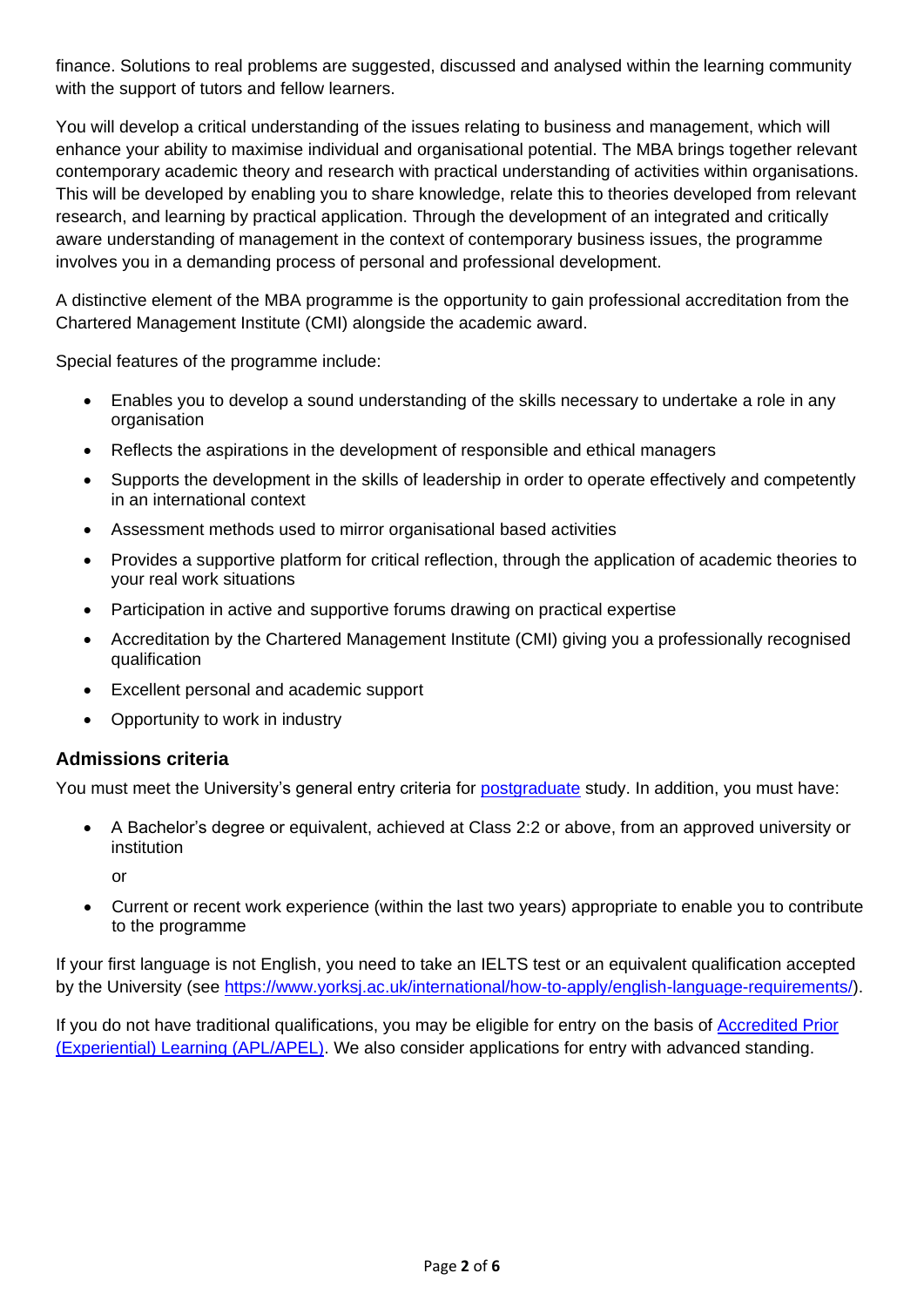## **Programme aim(s)**

The overall aim of the programme is to develop your critical understanding and self-awareness of the issues relating to business and management, so that you may develop your own leadership skills and knowledge and develop both your individual and organisational potential. The programme aims to reflect the aspirations in the development of responsible and ethical managers, supporting development in the skills of leadership in order to operate effectively and competently in an international context.

You will be supported as you:

- Develop critical awareness and understanding of business generally and specifically relating to management
- Develop the ability to connect theory with practice in creative and innovative ways and reflect upon the learning involved as well as the outcomes
- Develop critical awareness and understanding of the role of managers within the context of business sustainability, corporate social responsibility and ethics, helping you undertake effective roles in business organisations as responsible managers
- Develop and enhance life-long learning skills and personal development in order to work with selfdirection and originality

#### **Programme learning outcomes**

Upon successful completion of the programme students will be able to:

#### **Level 7**

- 7.1 Demonstrate in-depth, specialist knowledge and mastery of techniques relevant to the study of opportunities and challenges of business and management
- 7.2 Demonstrate an advanced and critical understanding of concepts, information and techniques informed by knowledge at the forefront of the study of contemporary business issues within the context of society
- 7.3 Demonstrate a systematic, integrated and critically aware understanding of business management, leadership, and team working
- 7.4 Critically reflect and evaluate management, leadership and team working skills and take a proactive, independent and self-reflective role in working and developing professional relationships with others
- 7.5 Formulate a critical awareness of current issues in business management informed by contemporary research and practice
- 7.6 Demonstrate a deep knowledge and critical understanding of organisations, context and response to changes in the global business environment
- 7.7 Extrapolate information critically and creatively utilising appropriate decision making techniques in order to extract meaning and understanding, solve problems, and identify and evaluate options in a world of uncertainty and imperfect information
- 7.8 Design, conduct, analyse and disseminate an extended independent piece of research or businessrelated project from inception to completion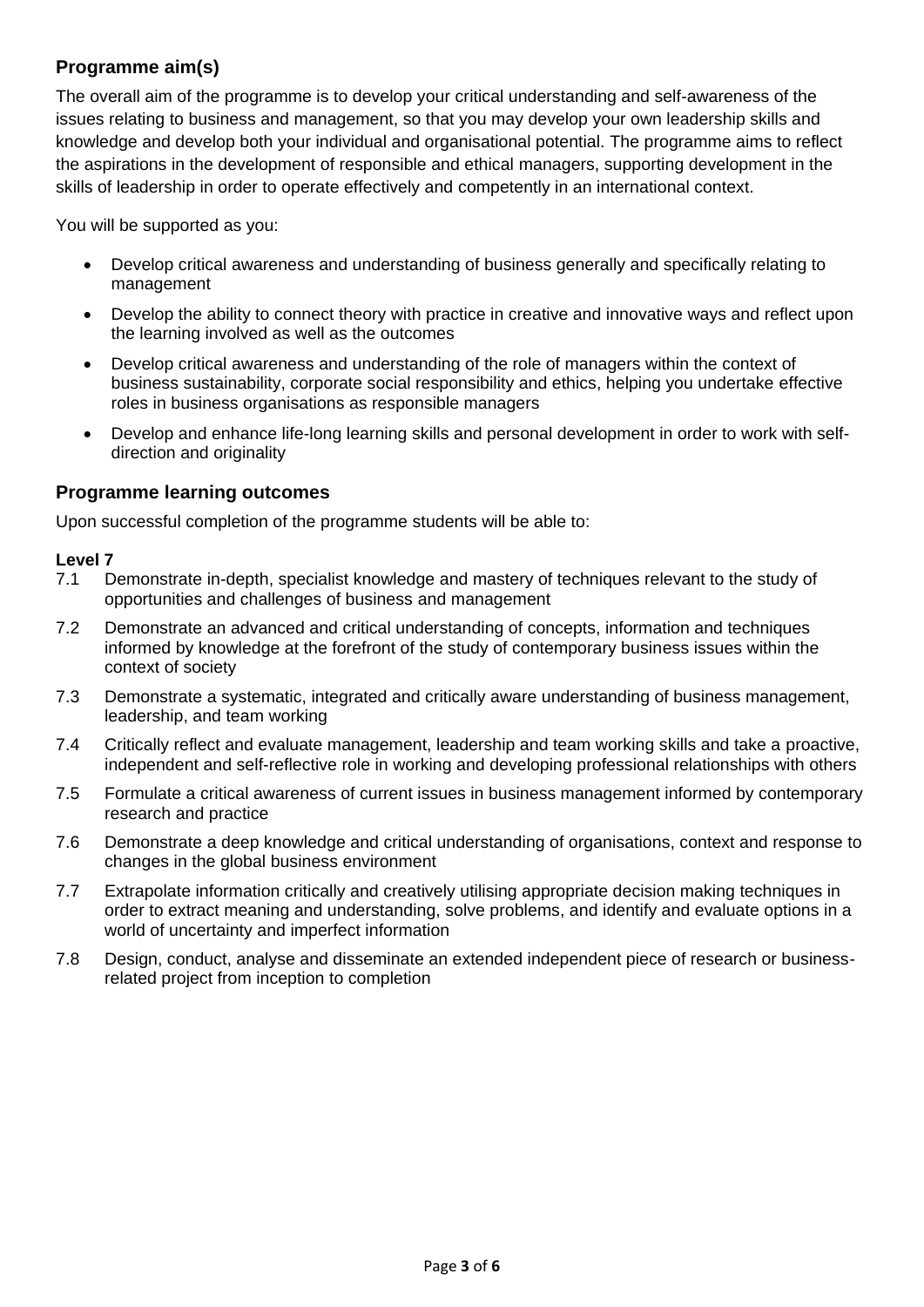## **Programme structure**

## **Full-time**

|                 |       |                |                                                               |         | Module status                                  |                                                      |  |
|-----------------|-------|----------------|---------------------------------------------------------------|---------|------------------------------------------------|------------------------------------------------------|--|
| Code            | Level | Term           | Title                                                         | Credits | compulsory<br>or optional<br>to take<br>C or O | non-<br>compensatable or<br>compensatable<br>NC or X |  |
| <b>MBB7004M</b> | 7     |                | <b>Dynamic Perspectives on Sustainable</b><br><b>Business</b> | 20      | C                                              | X                                                    |  |
| <b>MBB7005M</b> | 7     |                | Leading Innovation and Cultural<br>Change                     | 20      | C                                              | X                                                    |  |
| <b>MBB7006M</b> | 7     |                | <b>Business Development and Value</b><br>Creation             | 20      | C                                              | X                                                    |  |
| <b>MBB7007M</b> | 7     | 2              | <b>Global Business Strategy</b>                               | 20      | $\mathsf{C}$                                   | X                                                    |  |
| <b>MBB7008M</b> | 7     | $\overline{2}$ | Accounting and Finance for Decision<br>Making                 | 20      | C                                              | X                                                    |  |
| <b>MBB7009M</b> | 7     | 2              | <b>Marketing and Data Analytics</b>                           | 20      | $\mathsf{C}$                                   | X                                                    |  |
| <b>MBB7010M</b> | 7     | $2 - 3$        | <b>Capstone Project</b>                                       | 60      | C                                              | <b>NC</b>                                            |  |

## **Part-time**

|                 |       |                |                |                                                      |         | Module status                                  |                                                      |  |
|-----------------|-------|----------------|----------------|------------------------------------------------------|---------|------------------------------------------------|------------------------------------------------------|--|
| Code            | Level | Term           | ear<br>$\succ$ | Title                                                | Credits | compulsory<br>or optional<br>to take<br>C or O | non-<br>compensatable or<br>compensatable<br>NC or X |  |
| <b>MBB7004M</b> | 7     | 1              | 1              | Dynamic Perspectives on<br>Sustainable Business      | 20      | C                                              | X                                                    |  |
| <b>MBB7005M</b> | 7     | 1              | 1              | Leading Innovation and Cultural<br>Change            | 20      | C                                              | X                                                    |  |
| <b>MBB7006M</b> | 7     | 1              | $\overline{2}$ | <b>Business Development and Value</b><br>Creation    | 20      | C                                              | X                                                    |  |
| <b>MBB7007M</b> | 7     | 2              | 1              | <b>Global Business Strategy</b>                      | 20      | $\mathsf{C}$                                   | X                                                    |  |
| <b>MBB7008M</b> | 7     | $\overline{2}$ | $\overline{2}$ | Accounting and Finance for<br><b>Decision Making</b> | 20      | C                                              | X                                                    |  |
| <b>MBB7009M</b> | 7     | 2              | $\overline{2}$ | <b>Marketing and Data Analytics</b>                  | 20      | $\mathsf{C}$                                   | X                                                    |  |
| <b>MBB7010M</b> | 7     | $2 - 3$        | 2              | <b>Capstone Project</b>                              | 60      | C                                              | <b>NC</b>                                            |  |

# **Full-time (with Professional Experience, 2 years)**

|                 |       |         |         |                                                        |         | Module status                                  |                                                      |
|-----------------|-------|---------|---------|--------------------------------------------------------|---------|------------------------------------------------|------------------------------------------------------|
| Code            | Level | Term    | Year    | Title                                                  | Credits | compulsory<br>or optional<br>to take<br>C or O | non-<br>compensatable or<br>compensatable<br>NC or X |
| <b>MBB7004M</b> | 7     | 1       | 1       | Dynamic Perspectives on<br><b>Sustainable Business</b> | 20      | C                                              | X                                                    |
| <b>MBB7005M</b> | 7     |         | 1       | Leading Innovation and Cultural<br>Change              | 20      | C                                              | X                                                    |
| <b>MBB7006M</b> | 7     | 1       | 1       | <b>Business Development and Value</b><br>Creation      | 20      | C                                              | X                                                    |
| <b>MBB7007M</b> | 7     | 2       | 1       | <b>Global Business Strategy</b>                        | 20      | C                                              | X                                                    |
| <b>MBB7008M</b> | 7     | 2       | 1       | Accounting and Finance for<br><b>Decision Making</b>   | 20      | $\mathsf{C}$                                   | X                                                    |
| <b>MBB7009M</b> | 7     | 2       | 1       | <b>Marketing and Data Analytics</b>                    | 20      | C                                              | X                                                    |
| <b>MBB7011M</b> | 7     | $1 - 3$ | $1 - 2$ | <b>Business Consultancy Project</b>                    | 60      | C                                              | <b>NC</b>                                            |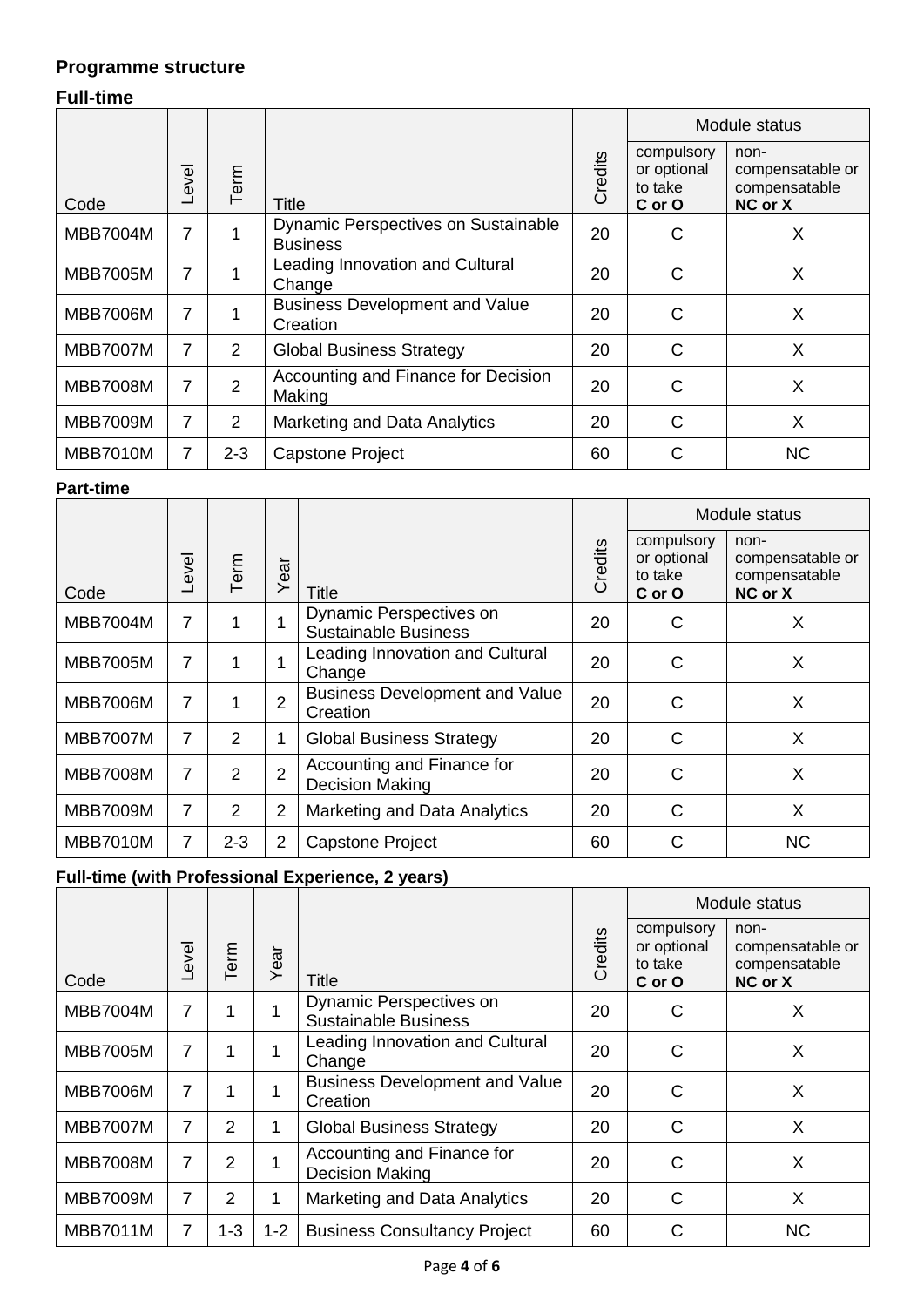## **Learning, teaching and assessment**

A key part of the philosophy of the programme is that by bringing together relevant academic theory and practical experience, you can enhance your deep understanding of these elements, and develop yourself as an individual and as a leader.

All modules are delivered utilising a range of teaching, learning and assessment strategies including lectures, seminars, tutorials, workshops and global café style learning activities. Each module has a Virtual Learning Environment (VLE) where you and other master's level students will be encouraged to be involved with online debate and collaborative approaches to learning.

Some participants may not have been engaged in formal education for some time, and may never have studied social sciences at postgraduate level: support with study skills, conventions of academic analysis and writing will be available for you from the start of the programme module and will continue throughout your studies.

All modules are assessed through a programme of work undertaken whilst studying for the award. A range of assessment tools are used including presentations, critical essays, portfolios and reflective journals and case study work. Each module tutor will provide opportunities for formative assessment feedback to inform your work prior to submission.

You will receive detailed feedback on assessment to help you develop and continuously improve your performance whilst on the programme. Advice will be provided in relation to development, further areas for research and guidance on how to enhance your subject knowledge.

You will receive the opportunity for study support including academic writing and research skills to enhance employability and career development in the field of business management.

## **The MBA with Professional Experience**

Students on the MBA with Professional Experience are expected to engage in experiential activity lasting the equivalent of an academic year. There are currently two options available:

#### **Work Placement**

The placement is designed to address the demands of the business management profession and give you a competitive edge when it comes to your career. The work placement will provide opportunities to apply knowledge and skills learnt in the taught modules, enhance communication and interpersonal skills and improve employment potential. The placement component is for an academic year in duration, which starts after you have successfully completed the taught modules. During your placement, you will also work towards and complete your Business Consultancy Project.

It is ultimately the student's responsibility to secure their placement. The University will offer guidance and support and recommend students to many of our partners that have expressed strong support and interest in the programme.

#### **Venture Creation Lab**

The Venture Creation Lab utilises the University's expertise to facilitate the development of entrepreneurial skills and knowledge to foster the development of a new commercial opportunity.

The Venture Creation Lab will provide learners with the opportunity to implement and utilise the information attained through the taught modules in a practical environment, enhance communication and interpersonal skills and improve employment potential. Learners will be located in the Lab for a maximum of one academic year, which will commence after successful completion of the taught modules. Learners will also base the Business Consultancy Project on the commercial opportunity developed in the Lab.